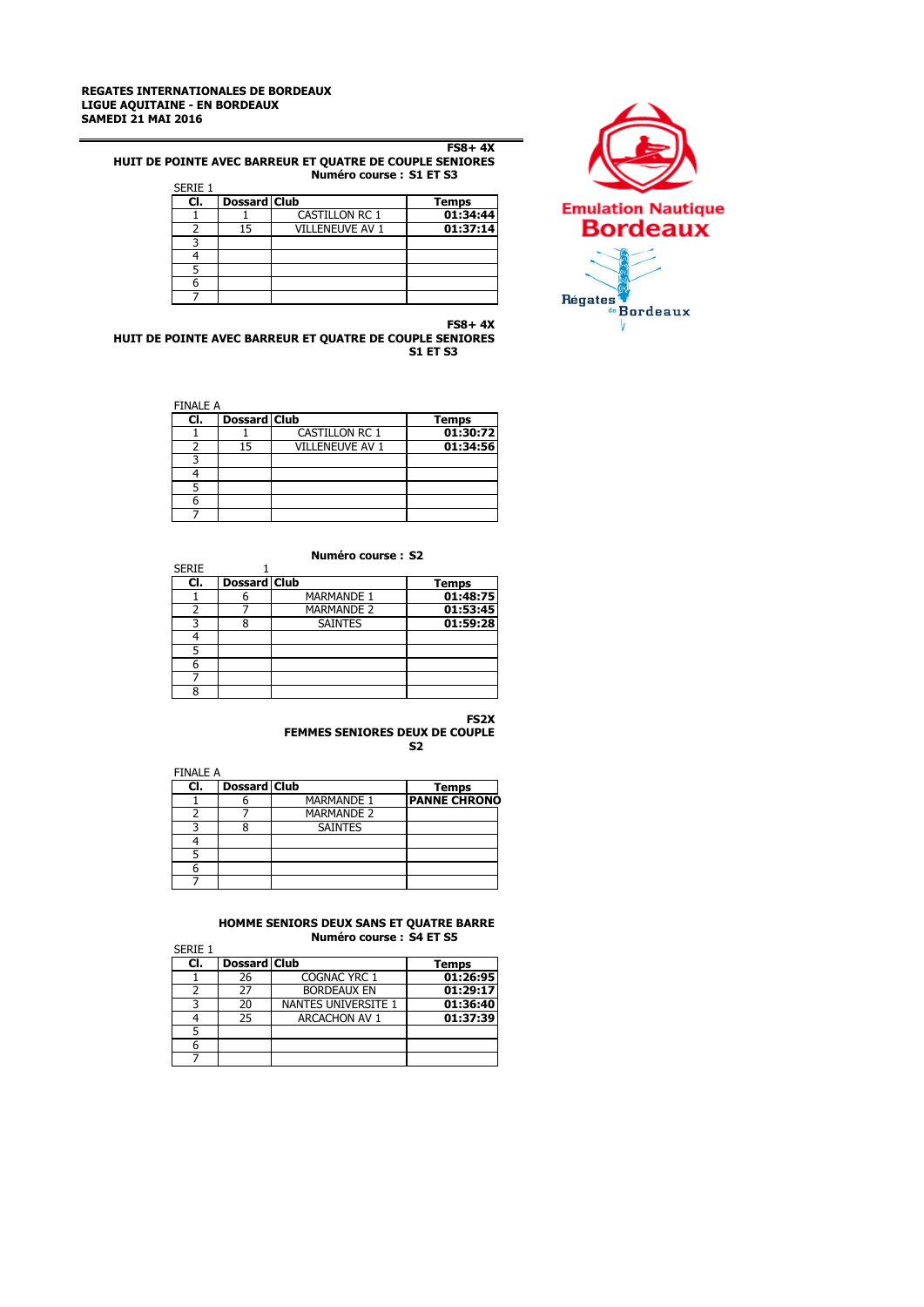#### **HS2- HS4+ HOMME SENIORS DEUX SANS ET QUATRE BARRE S4 ET S5**

FINALE A

| CI. | Dossard Club |                      | Temps    |  |  |  |
|-----|--------------|----------------------|----------|--|--|--|
|     | 26           | COGNAC YRC 1         | 01:24:46 |  |  |  |
|     | 27           | <b>BORDEAUX EN</b>   | 01:24:85 |  |  |  |
|     | 20           | NANTES UNIVERSITE 1  | 01:28:41 |  |  |  |
|     | 25           | <b>ARCACHON AV 1</b> | 01:33:67 |  |  |  |
|     |              |                      |          |  |  |  |
|     |              |                      |          |  |  |  |
|     |              |                      |          |  |  |  |

# **HS4X**

**HOMME SENIORS QUATRE DE COUPLE Numéro course : S6**

| <b>SERIE</b> |                     |                      |              |
|--------------|---------------------|----------------------|--------------|
| CI.          | <b>Dossard Club</b> |                      | <b>Temps</b> |
|              | 35                  | <b>MARMANDE 2</b>    | 01:30:56     |
|              | 30                  | <b>ARCACHON AV 1</b> | 01:32:52     |
|              | 34                  | MARMANDE1            | 01:33:23     |
|              | 31                  | COGNAC YRC 1         | 01:34:42     |
|              | 36                  | <b>NAVARRE</b>       | 01:56:10     |
|              |                     |                      |              |
|              |                     |                      |              |
| o            |                     |                      |              |

**HS4X HOMME SENIORS QUATRE DE COUPLE S6**

| <b>FINALE A</b> |              |                      |              |  |  |  |
|-----------------|--------------|----------------------|--------------|--|--|--|
| CI.             | Dossard Club |                      | <b>Temps</b> |  |  |  |
|                 | 35           | <b>MARMANDE 2</b>    | 01:30:29     |  |  |  |
|                 | 34           | MARMANDE1            | 01:31:21     |  |  |  |
| ς               | 31           | COGNAC YRC 1         | 01:33:67     |  |  |  |
|                 | 30           | <b>ARCACHON AV 1</b> | 01:41:64     |  |  |  |
|                 |              |                      |              |  |  |  |
| 6               |              |                      |              |  |  |  |
|                 |              |                      |              |  |  |  |

**HS8+**

**HOMME SENIORS 8+ Numéro course : S7**

| <b>SERIE</b> |                     |                    |              |
|--------------|---------------------|--------------------|--------------|
| CI.          | <b>Dossard Club</b> |                    | <b>Temps</b> |
|              |                     | <b>BORDEAUX EN</b> | 01:21:47     |
|              | 40                  | MONTAUBAN UN 1     | 01:27:22     |
|              | 43                  | <b>SAINTES</b>     | 01:30:60     |
|              |                     |                    |              |
|              |                     |                    |              |
| 6            |                     |                    |              |
|              |                     |                    |              |
| 8            |                     |                    |              |

**HS8+ HOMME SENIORS 8+ S7**

| <b>FINALE A</b> |              |                    |              |  |  |  |
|-----------------|--------------|--------------------|--------------|--|--|--|
| CI.             | Dossard Club |                    | <b>Temps</b> |  |  |  |
|                 |              | <b>BORDEAUX EN</b> | 01:15:81     |  |  |  |
|                 | 40           | MONTAUBAN UN 1     | 01:22:02     |  |  |  |
|                 | 43           | <b>SAINTES</b>     | 01:30:47     |  |  |  |
|                 |              |                    |              |  |  |  |
|                 |              |                    |              |  |  |  |
|                 |              |                    |              |  |  |  |
|                 |              |                    |              |  |  |  |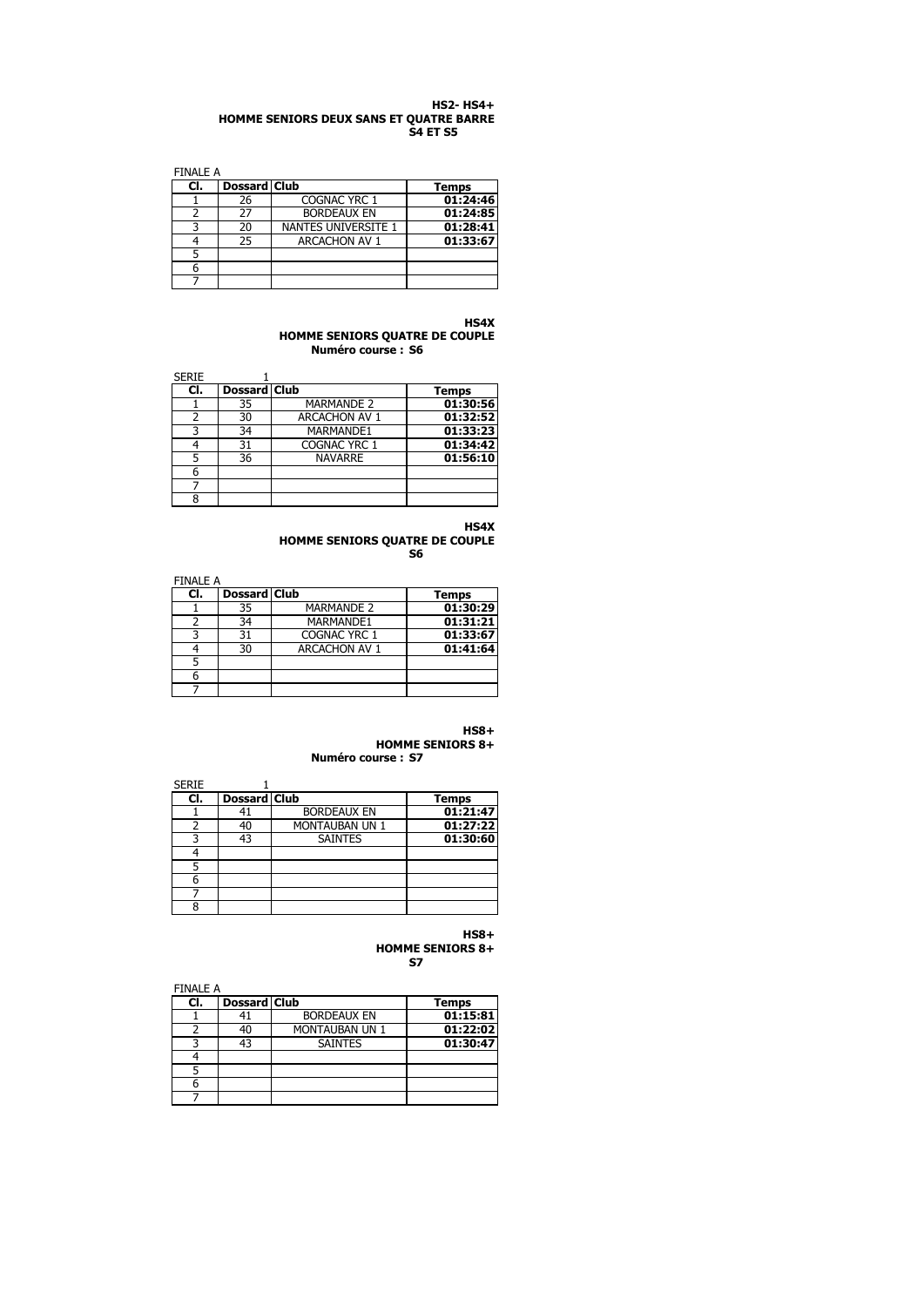#### **J16F2- DEUX RAMEUSES EN POINTE SANS BARREUR Numéro course : S8**

| <b>SERIE</b> |                     |                   |              |
|--------------|---------------------|-------------------|--------------|
| CI.          | <b>Dossard Club</b> |                   | <b>Temps</b> |
|              | 51                  | LIBOURNE CN 1     | 06:36:58     |
|              | 52                  | SOUSTONS AC 1     | 07:00:34     |
|              | 50                  | <b>UR KIROLAK</b> | 07:14:77     |
|              | 53                  | <b>COGNAC</b>     | 08:46:58     |
|              |                     |                   |              |
|              |                     |                   |              |
|              |                     |                   |              |
| ႙            |                     |                   |              |

#### **J16F2- DEUX RAMEUSES EN POINTE SANS BARREUR S8**

FINALE A

| 1 11 YO LL O |                     |                   |              |  |  |  |
|--------------|---------------------|-------------------|--------------|--|--|--|
| CI.          | <b>Dossard Club</b> |                   | <b>Temps</b> |  |  |  |
|              | 51                  | LIBOURNE CN 1     | 06:17:40     |  |  |  |
|              | 50                  | <b>UR KIROLAK</b> | 06:49:72     |  |  |  |
|              | 52                  | SOUSTONS AC 1     | 06:53:22     |  |  |  |
|              |                     |                   |              |  |  |  |
|              |                     |                   |              |  |  |  |
|              |                     |                   |              |  |  |  |
|              |                     |                   |              |  |  |  |

#### **QUATRE RAMEUSES EN COUPLE CADETTE Numéro course : S9**

| <b>SERIE</b> |                     |                   |              |
|--------------|---------------------|-------------------|--------------|
| CI.          | <b>Dossard Club</b> |                   | <b>Temps</b> |
|              | 55                  | SOUSTONS AC 1     | 05:36:63     |
|              | 60                  | <b>BORDEAUX</b>   | 05:43:97     |
|              | 56                  | <b>SANTIAGO</b>   | 05:45:91     |
|              | 57                  | ORIO 1            | 05:47:74     |
|              | 58                  | ORIO <sub>2</sub> | 05:59:30     |
| 6            |                     |                   |              |
|              |                     |                   |              |
| 8            |                     |                   |              |

# **J16F4X**

**QUATRE RAMEUSES EN COUPLE CADETTE S9**

| FINAI F A |                     |                   |          |
|-----------|---------------------|-------------------|----------|
| CI.       | <b>Dossard Club</b> |                   | Temps    |
|           | 55                  | SOUSTONS AC 1     | 05:33:78 |
|           | 60                  | <b>BORDEAUX</b>   | 05:37:27 |
|           | 58                  | ORIO <sub>2</sub> | 05:38:21 |
|           | 56                  | <b>SANTIAGO</b>   | 05:38:52 |
|           | 57                  | ORIO 1            | 06:00:59 |
|           |                     |                   |          |
|           |                     |                   |          |

#### **J16H2- DEUX SANS CADET Numéro course : S11**

| <b>SERIE</b> |                     |                       |              |
|--------------|---------------------|-----------------------|--------------|
| CI.          | <b>Dossard Club</b> |                       | <b>Temps</b> |
|              |                     | <b>SANTIAGO</b>       | 06:08:67     |
|              | 68                  | <b>CASTILLON RC 1</b> | 06:15:96     |
|              | 70                  | <b>MARANS AV 1</b>    | 07:17:09     |
|              |                     |                       |              |
|              |                     |                       |              |
|              |                     |                       |              |
|              |                     |                       |              |
|              |                     |                       |              |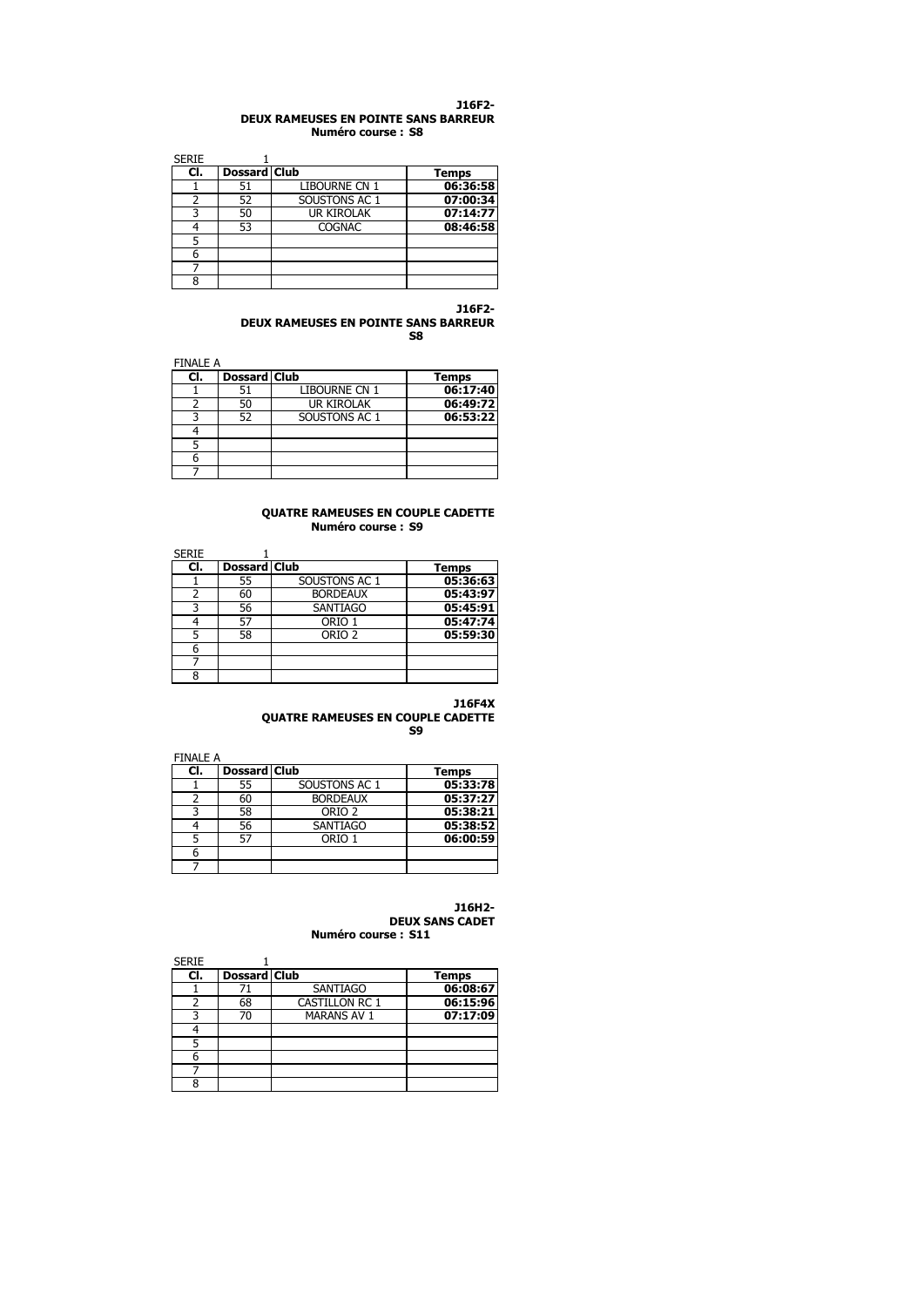#### **J16H2- DEUX SANS CADET S11**

| <b>FINALE A</b> |              |                       |              |  |  |  |
|-----------------|--------------|-----------------------|--------------|--|--|--|
| CI.             | Dossard Club |                       | <b>Temps</b> |  |  |  |
|                 | 68           | <b>CASTILLON RC 1</b> | 05:35:44     |  |  |  |
|                 | 71           | <b>SANTIAGO</b>       | 05:54:39     |  |  |  |
|                 | 70           | <b>MARANS AV 1</b>    | 07:23:38     |  |  |  |
|                 |              |                       |              |  |  |  |
|                 |              |                       |              |  |  |  |
|                 |              |                       |              |  |  |  |
|                 |              |                       |              |  |  |  |

**J16H2X DEUX DE COUPLE CADET Numéro course : S12**

| SERIE |              |                   |          |  |    |    | CLASSEMENT GENERAL J16H2X |       |
|-------|--------------|-------------------|----------|--|----|----|---------------------------|-------|
| CI.   | Dossard Club |                   | Temps    |  |    |    | Doss Club                 | Temps |
|       | 90           | <b>MARMANDE</b>   | 05:30:51 |  |    | 90 | MARMANDE                  | 05    |
|       | 86           | orio 1            | 06:05:52 |  |    | 76 | <b>UR KIROLAK</b>         | 05    |
|       |              | ARCACHON AV 1     | 06:14:46 |  |    | 78 | COGNAC YRC 2              | 05    |
|       | 84           | SANTIAGO          | 06:23:69 |  |    | 85 | <b>SANTIAGO</b>           | 05    |
|       | 81           | PEYREHORADE CCG 1 | 06:24:33 |  |    | 79 | LANGON SN 1               | 05    |
|       |              |                   |          |  | 61 | 87 | orio 2                    | 05    |

| <b>SERIE 2</b> |                     |             |          | 101      | 75 | ARCACHON AV 1     | $06:14:46$ FB |  |
|----------------|---------------------|-------------|----------|----------|----|-------------------|---------------|--|
| CI.            | <b>Dossard Club</b> |             | Temps    |          | 84 | SANTIAGO          | 06:23:69 FB   |  |
|                | 76                  | UR KIROLAK  | 05:33:79 | ורי      | 81 | PEYREHORADE CCG 1 | 06:24:33 FB   |  |
|                | 85                  | SANTIAGO    | 05:43:57 | ⊥J       |    |                   |               |  |
|                | 79                  | LANGON SN 1 | 05:54:90 | 14       |    |                   |               |  |
|                |                     |             |          | 15       |    |                   |               |  |
|                |                     |             |          | 16       |    |                   |               |  |
|                |                     |             |          | <b>L</b> |    |                   |               |  |
|                |                     |             |          |          |    |                   |               |  |

# **DEUX DE COUPLE CADET**

**Numéro course : S12**

| SERIE 3 |                     |                   |          |
|---------|---------------------|-------------------|----------|
| CI.     | <b>Dossard Club</b> |                   | Temps    |
|         | 78                  | COGNAC YRC 2      | 05:41:12 |
|         | 87                  | ORIO <sub>2</sub> | 05:55:90 |
|         | 89                  | <b>SAINTES</b>    | 05:57:11 |
|         |                     | COGNAC YRC 1      | 06:08:83 |
|         |                     |                   |          |
|         |                     |                   |          |

#### **J16H2X DEUX DE COUPLE CADET S12**

| <b>FINALE B</b> |                     |                      | 31.Z     |
|-----------------|---------------------|----------------------|----------|
| CI.             | <b>Dossard Club</b> |                      | Temps    |
|                 | 86                  | ORIO 1               | 05:54:08 |
|                 | 89                  | <b>SAINTES</b>       | 06:03:30 |
| ς               | 75                  | <b>ARCACHON AV 1</b> | 06:08:57 |
| 4               | 84                  | <b>SANTIAGO</b>      | 06:14:06 |
| 5               | 77                  | <b>COGNAC YRC 1</b>  | 06:17:04 |
| 6               | 81                  | PEYREHORADE CCG 1    | 06:37:54 |
|                 |                     |                      |          |

**J16H2X DEUX DE COUPLE CADET S12**

| <b>FINALE A</b> |                     |                    |          |
|-----------------|---------------------|--------------------|----------|
| CI.             | <b>Dossard Club</b> |                    | Temps    |
|                 | 90                  | <b>MARMANDE</b>    | 05:31:34 |
|                 | 76                  | <b>UR KIROLAK</b>  | 05:34:15 |
| ર               | 85                  | <b>SANTIAGO</b>    | 05:41:48 |
|                 | 78                  | COGNAC YRC 2       | 05:41:91 |
|                 | 79                  | <b>LANGON SN 1</b> | 06:00:62 |
| h               | 87                  | ORIO <sub>2</sub>  | 06:14:45 |
|                 |                     |                    |          |

| Serie 1 |                     |                      |                             |    |    |    | CLASSEMENT GENERAL J16H2X |             |  |
|---------|---------------------|----------------------|-----------------------------|----|----|----|---------------------------|-------------|--|
| CI.     | <b>Dossard Club</b> |                      | Temps                       |    |    |    | Doss Club                 | Temps       |  |
|         | 90                  | <b>MARMANDE</b>      | 05:30:51                    |    |    | 90 | <b>MARMANDE</b>           | 05:30:51 FA |  |
| 2       | 86                  | ORIO 1               | 06:05:52                    |    |    | 76 | <b>UR KIROLAK</b>         | 05:33:79 FA |  |
| 3       | 75                  | <b>ARCACHON AV 1</b> | 06:14:46                    |    | 3  | 78 | COGNAC YRC 2              | 05:41:12 FA |  |
| 4       | 84                  | <b>SANTIAGO</b>      | 06:23:69                    |    | 4  | 85 | <b>SANTIAGO</b>           | 05:43:57 FA |  |
| 5       | 81                  | PEYREHORADE CCG 1    | 06:24:33                    |    | 5  | 79 | LANGON SN 1               | 05:54:90 FA |  |
| 6       |                     |                      |                             |    | 6  | 87 | ORIO <sub>2</sub>         | 05:55:90 FA |  |
|         |                     |                      | J16H2X                      |    |    | 89 | <b>SAINTES</b>            | 05:57:11 FB |  |
|         |                     |                      | <b>DEUX DE COUPLE CADET</b> |    | 8  | 86 | ORIO 1                    | 06:05:52 FB |  |
|         |                     | Numéro course: S12   |                             |    | 9  | 77 | COGNAC YRC 1              | 06:08:83 FB |  |
| Serie 2 |                     |                      |                             |    | 10 | 75 | <b>ARCACHON AV 1</b>      | 06:14:46 FB |  |
| CI.     | <b>Dossard Club</b> |                      | <b>Temps</b>                | 11 |    | 84 | <b>SANTIAGO</b>           | 06:23:69 FB |  |
|         | 76                  | UR KIROLAK           | 05:33:79                    | 12 | 81 |    | PEYREHORADE CCG 1         | 06:24:33 FB |  |
| 2       | 85                  | SANTIAGO             | 05:43:57                    |    | 13 |    |                           |             |  |
| 3       | 79                  | Langon SN 1          | 05:54:90                    |    | 14 |    |                           |             |  |
| 4       |                     |                      |                             |    | 15 |    |                           |             |  |
| 5       |                     |                      |                             |    | 16 |    |                           |             |  |
| 6       |                     |                      |                             | 17 |    |    |                           |             |  |
|         |                     |                      | <b>J16H2X</b>               |    | 18 |    |                           |             |  |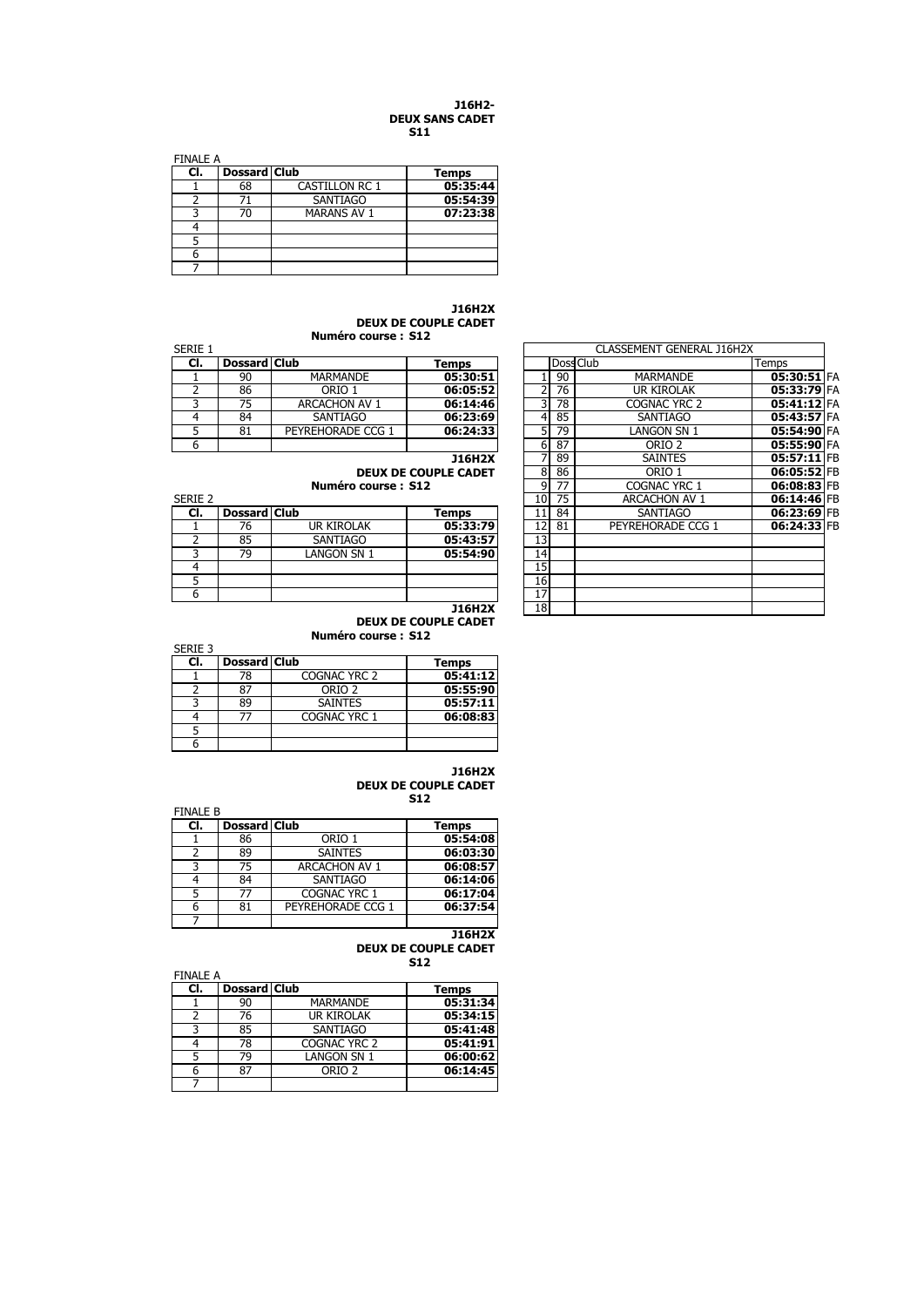#### **J16H4- QUATRE SANS BARREUR HOMME J16 Numéro course : S13**

| <b>SERIE</b> |                     |                   |              |
|--------------|---------------------|-------------------|--------------|
| CI.          | <b>Dossard Club</b> |                   | <b>Temps</b> |
|              | 98                  | ORIO 1            | 05:09:34     |
|              | 99                  | ORIO <sub>2</sub> | 05:18:81     |
|              | 95                  | <b>UR KIROLAK</b> | 05:41:47     |
|              | 96                  | <b>SANTIAGO</b>   | 06:01:01     |
|              |                     |                   |              |
|              |                     |                   |              |
|              |                     |                   |              |
| 8            |                     |                   |              |

**J16H4- QUATRE SANS BARREUR HOMME J16 Numéro course : S13**

| <b>FINALE A</b> |                     |                            |          |
|-----------------|---------------------|----------------------------|----------|
| CI.             | <b>Dossard Club</b> |                            | Temps    |
|                 | 98                  | ORIO 1                     | 06:54:05 |
|                 | 99                  | ORIO <sub>2</sub>          | 07:02:09 |
|                 | 125                 | <b>NANTES UNIVERSITE 1</b> | 07:29:92 |
|                 | 95                  | <b>UR KIROLAK</b>          | 07:39:30 |
|                 | 96                  | SANTIAGO                   | 08:05:71 |
|                 |                     |                            |          |
|                 |                     |                            |          |

**HJ164X**

**HOMME CADET QUATRE DE COUPLE Numéro course : S14**

| <b>SERIE</b> |                     |                      |              |
|--------------|---------------------|----------------------|--------------|
| CI.          | <b>Dossard Club</b> |                      | <b>Temps</b> |
|              | 106                 | LIBOURNE CN 1        | 05:03:30     |
| 2            | 112                 | <b>SANTIAGO</b>      | 05:09:59     |
| ς            | 107                 | <b>BORDEAUX</b>      | 05:17:15     |
|              | 110                 | <b>SAINTES</b>       | 05:21:02     |
| 5            | 108                 | <b>LIBOURNE CN 3</b> | 05:26:60     |
| 6            | 111                 | <b>MARMANDE</b>      | 05:40:88     |
|              | 109                 | SAINTE LIVRADE AV 1  | 06:17:80     |
| 8            |                     |                      |              |

#### **HJ164X HOMME CADET QUATRE DE COUPLE S14**

| <b>FINALE A</b> |              |                      |              |
|-----------------|--------------|----------------------|--------------|
| CI.             | Dossard Club |                      | <b>Temps</b> |
|                 | 106          | LIBOURNE CN 1        | 05:24:53     |
| 2               | 112          | <b>SANTIAGO</b>      | 05:31:99     |
| 3               | 107          | <b>BORDEAUX</b>      | 05:41:95     |
|                 | 110          | <b>SAINTES</b>       | 05:56:89     |
| 5               | 111          | <b>MARMANDE</b>      | 06:01:15     |
| 6               | 108          | <b>LIBOURNE CN 3</b> | 06:08:57     |
|                 | 109          | SAINTE LIVRADE AV 1  | 07:08:44     |

#### **FJ182X FEMME JUNIORE DEUX DE COUPLE Numéro course : S15**

| <b>SERIE</b> |                     |                   |              |
|--------------|---------------------|-------------------|--------------|
| CI.          | <b>Dossard Club</b> |                   | <b>Temps</b> |
|              | 115                 | LIBOURNE CN 1     | 05:54:56     |
|              | 118                 | ORIO 1            | 06:10:96     |
| ς            | 117                 | EN BORDEAUX 1     | 06:26:77     |
|              | 116                 | EN BORDEAUX 1     | 06:27:19     |
|              | 119                 | ORIO <sub>2</sub> | 06:27:52     |
| 6            |                     |                   |              |
|              |                     |                   |              |
| 8            |                     |                   |              |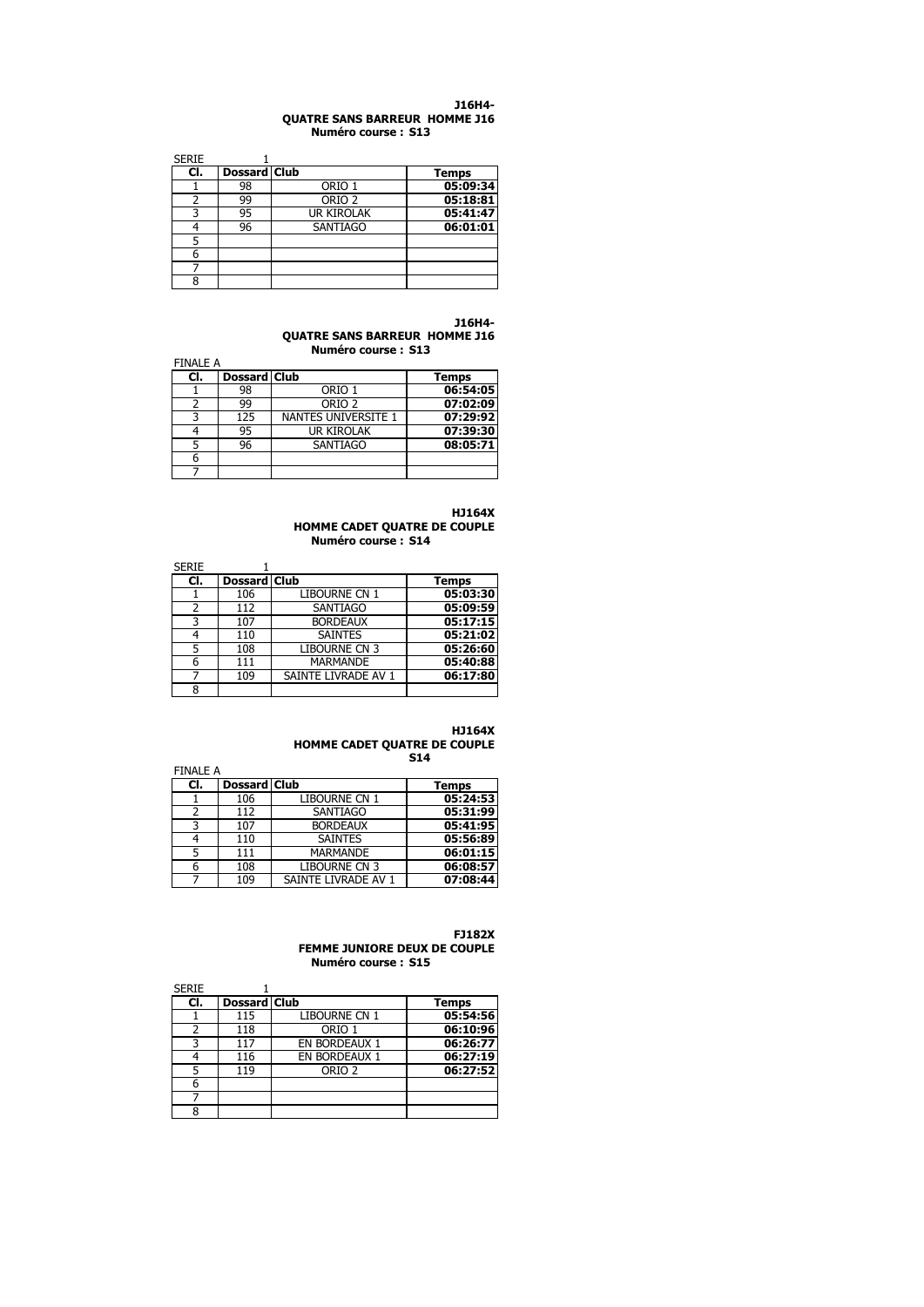#### **FJ182X FEMME JUNIORE DEUX DE COUPLE S15**

| <b>FINALE A</b> |                     |                      |              |
|-----------------|---------------------|----------------------|--------------|
| CI.             | <b>Dossard Club</b> |                      | <b>Temps</b> |
|                 | 115                 | LIBOURNE CN 1        | 06:24:11     |
|                 | 118                 | ORIO 1               | 06:51:44     |
|                 | 119                 | ORIO <sub>2</sub>    | 07:08:55     |
|                 | 117                 | <b>EN BORDEAUX 1</b> | 07:19:72     |
|                 | 116                 | EN BORDEAUX 1        | 07:48:41     |
|                 |                     |                      |              |
|                 |                     |                      |              |

#### **FJ184- HJ184- QUATRE SANS JUNIORS HOMME ET FEMME Numéro course : S16 ET S18**

| <b>SERIE</b> |                     |                     |              |
|--------------|---------------------|---------------------|--------------|
| CI.          | <b>Dossard Club</b> |                     | <b>Temps</b> |
|              | 144                 | <b>BORDEAUX</b>     | 04:52:52     |
|              | 140                 | <b>BORDEAUX EN</b>  | 05:03:51     |
|              | 141                 | <b>SAINTES</b>      | 05:25:76     |
| 4            | 125                 | NANTES UNIVERSITE 1 | 05:42:91     |
| 5            |                     |                     |              |
| 6            |                     |                     |              |
|              |                     |                     |              |
| 8            |                     |                     |              |

#### **FJ184- HJ184- QUATRE SANS JUNIORS HOMME ET FEMME S16 ET S18**

| <b>FINALE A</b> |                     |                    |              |
|-----------------|---------------------|--------------------|--------------|
| CI.             | <b>Dossard Club</b> |                    | <b>Temps</b> |
|                 | 144                 | <b>BORDEAUX</b>    | 05:13:94     |
|                 | 140                 | <b>BORDEAUX EN</b> | 05:25:40     |
|                 | 141                 | <b>SAINTES</b>     | 06:05:23     |
|                 |                     |                    |              |
|                 |                     |                    |              |
| 6               |                     |                    |              |
|                 |                     |                    |              |

### **J18H2X DEUX DE COUPLE HOMME JUNIOR Numéro course : S17**

| SERIE 1 |     |                     |                     |          | CLASSEMENT GENERAL J18H2X |             |                     |       |
|---------|-----|---------------------|---------------------|----------|---------------------------|-------------|---------------------|-------|
|         | CI. | <b>Dossard Club</b> |                     | Temps    |                           | <b>Doss</b> | Club                | Temps |
|         |     | 133                 | SAINTE LIVRADE AV 1 | 05:27:21 |                           | 135         | ORIO 1              | 05    |
|         |     | 139                 | LIBOURNE CN 3       | 05:29:57 |                           | 137         | <b>SAINTES</b>      | 05    |
|         |     | 131                 | LIBOURNE CN 1       | 05:32:30 |                           | 3 133       | SAINTE LIVRADE AV 1 | 05    |
|         |     | 132                 | PEYREHORADE CCG 1   | 05:36:77 |                           | 4 139       | LIBOURNE CN 3       | 05    |
|         |     | 130                 | LANGON SN 1         | 05:40:85 |                           | 5 134       | EN BORDEAUX         | 05    |
|         |     |                     |                     |          |                           | 131         | LIBOURNE CN 1       | 05    |

| SERIE 2 |              |                    |              |
|---------|--------------|--------------------|--------------|
| CI.     | Dossard Club |                    | <b>Temps</b> |
|         | 135          | ORIO 1             | 05:21:03     |
|         | 137          | <b>SAINTES</b>     | 05:22:56     |
|         | 134          | <b>EN BORDEAUX</b> | 05:31:79     |
|         | 136          | ORIO <sub>2</sub>  | 05:35:38     |
|         |              |                    |              |
|         |              |                    |              |

| Serie 1 | CLASSEMENT GENERAL J18H2X |                                    |               |                |                       |                     |               |           |
|---------|---------------------------|------------------------------------|---------------|----------------|-----------------------|---------------------|---------------|-----------|
| CI.     | Dossard Club              |                                    | Temps         |                | <b>Doss</b>           | Club                | Temps         |           |
|         | 133                       | SAINTE LIVRADE AV 1                | 05:27:21      |                | 135                   | ORIO 1              | 05:21:03 FA   |           |
|         | 139                       | LIBOURNE CN 3                      | 05:29:57      |                | 137<br>21             | <b>SAINTES</b>      | 05:22:56 FA   |           |
|         | 131                       | libourne CN 1                      | 05:32:30      |                | 133<br>$\overline{3}$ | SAINTE LIVRADE AV 1 | $05:27:21$ FA |           |
| 4       | 132                       | PEYREHORADE CCG 1                  | 05:36:77      |                | 139<br>4              | LIBOURNE CN 3       | 05:29:57 FA   |           |
| 5       | 130                       | LANGON SN 1                        | 05:40:85      |                | 51<br>134             | EN BORDEAUX         | 05:31:79 FA   |           |
| 6       |                           |                                    |               | 6 <sup>1</sup> | 131                   | LIBOURNE CN 1       | 05:32:30 FA   |           |
|         |                           |                                    | <b>J18H2X</b> |                | 136                   | ORIO 2              | 05:35:38 FB   |           |
|         |                           | <b>DEUX DE COUPLE HOMME JUNIOR</b> |               | 8              | 132                   | PEYREHORADE CCG 1   | 05:36:77 FB   |           |
|         |                           | Numéro course: S17                 |               | 9              | 130                   | Langon SN 1         | 05:40:85 FB   |           |
| Serie 2 |                           |                                    |               | 10             |                       |                     |               | <b>FB</b> |
| CI.     | Dossard Club              |                                    | Temps         | 11             |                       |                     |               | <b>FB</b> |
|         | 135                       | ORIO 1                             | 05:21:03      | 12             |                       |                     |               | <b>FB</b> |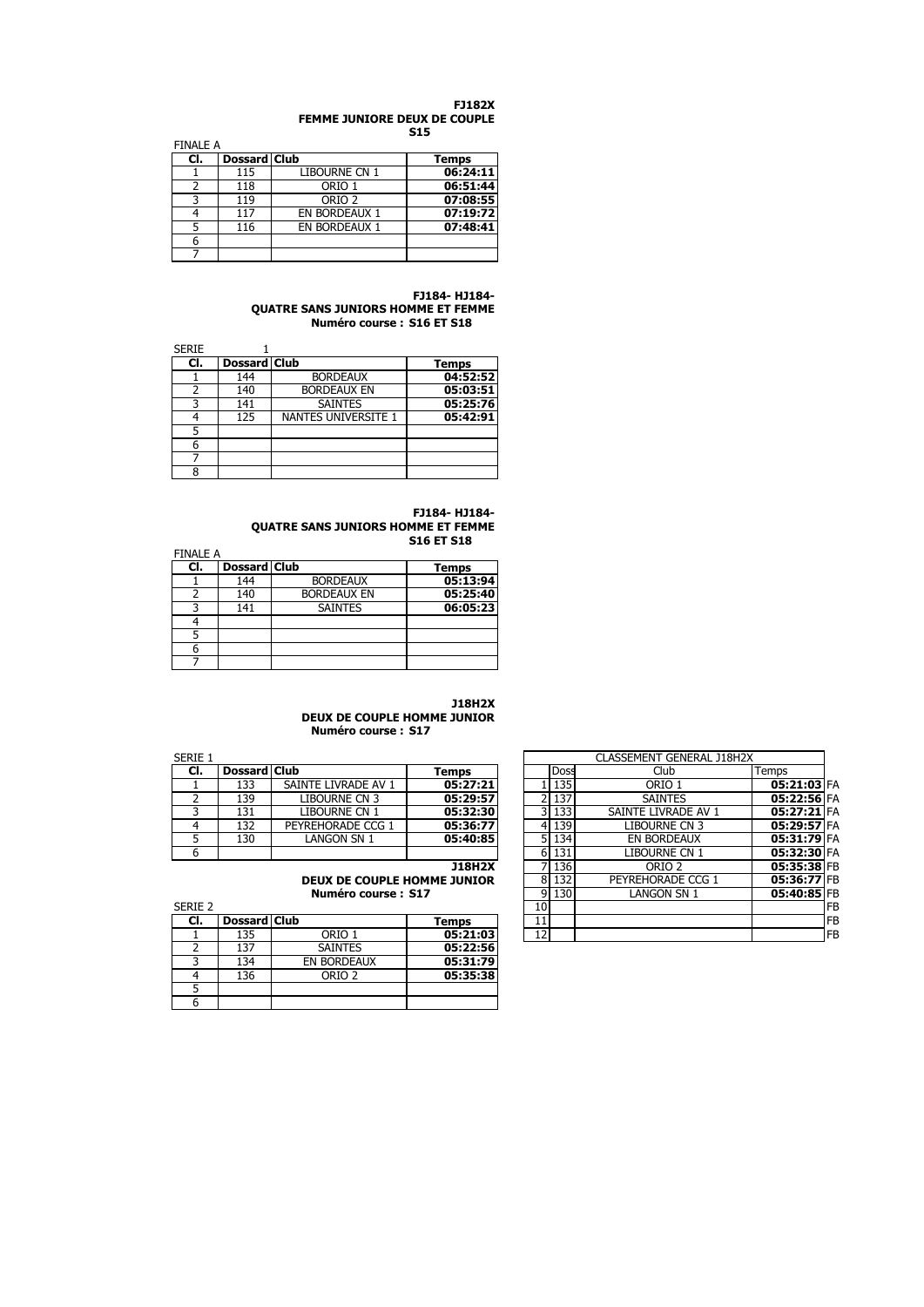#### **J14F2X DEUX DE COUPLE MINIME FILLE Numéro course : S19**

|         |              | <b>Numero course : 519</b> |          |         |                           |       |
|---------|--------------|----------------------------|----------|---------|---------------------------|-------|
| SERIE 1 |              |                            |          |         | CLASSEMENT GENERAL J14H2X |       |
| CI.     | Dossard Club |                            | Temps    |         | Doss Club                 | Temps |
|         | 150          | SAINTE LIVRADE AV 2        | 04:05:29 | 150     | SAINTE LIVRADE AV 2       | 04    |
|         | 151          | SOUSTONS AC 1              | 04:06:21 | 2 159   | <b>MARMANDE 1</b>         | 04    |
|         | 157          | SANTIAGO                   | 04:06:79 | 3 1 5 1 | SOUSTONS AC 1             | 04    |
|         | 162          | <b>SAINTES</b>             | 04:28:50 | 4 157   | <b>SANTIAGO</b>           | 04    |
|         | 156          | <b>VILLENEUVE AV 3</b>     | 04:34:40 | 5 148   | NANTES UNIVERSITE 1       | 04    |
|         | 145          | UR KIROLAK                 | 04:35:32 | 6 158   | <b>BORDEAUX EN</b>        | 04    |
|         |              |                            |          | _____   |                           |       |

| SERIE <sub>2</sub> |              |                        |          |
|--------------------|--------------|------------------------|----------|
| CI.                | Dossard Club |                        | Temps    |
|                    | 158          | BORDEAUX/LANGON        | 04:14:90 |
|                    | 152          | SOUSTONS AC 2          | 04:15:81 |
|                    | 155          | <b>VILLENEUVE AV 2</b> | 04:16:75 |
|                    | 161          | <b>MARMANDE 3</b>      | 04:37:36 |
|                    | 149          | SAINTE LIVRADE AV 1    | 04:46:15 |
|                    | 146          | COGNAC YRC 1           | 04:50:89 |
|                    |              |                        |          |

**DEUX DE COUPLE MINIME FILLE Numéro course : S19**

|         |              | NUMERO COUISE , 919    |          |
|---------|--------------|------------------------|----------|
| SERIE 3 |              |                        |          |
| CI.     | Dossard Club |                        | Temps    |
|         | 159          | <b>MARMANDE 1</b>      | 04:06:14 |
|         | 148          | NANTES UNIVERSITE 1    | 04:08:46 |
|         | 163          | ST FOY                 | 04:18:54 |
|         | 160          | <b>MARMANDE 2</b>      | 04:26:54 |
|         | 154          | <b>VILLENEUVE AV 1</b> | 04:51:62 |
|         | 153          | SOUSTONS AC 3          | 06:00:67 |

#### **J14F2X DEUX DE COUPLE MINIME FILLE S19**

| <b>FINALE B</b> |              |                        |              |
|-----------------|--------------|------------------------|--------------|
| CI.             | Dossard Club |                        | <b>Temps</b> |
|                 | 156          | <b>VILLENEUVE AV 3</b> | 05:06:14     |
|                 | 155          | <b>VILLENEUVE AV 2</b> | 05:06:48     |
|                 | 152          | SOUSTONS AC 2          | 05:11:23     |
|                 | 163          | ST FOY                 | 05:22:40     |
|                 | 160          | <b>MARMANDE 2</b>      | 05:30:99     |
|                 | 162          | <b>SAINTES</b>         | 05:38:05     |
|                 |              |                        |              |

#### **J14F2X DEUX DE COUPLE MINIME FILLE S19**

| FINAI F A |              |                     |          |
|-----------|--------------|---------------------|----------|
| CI.       | Dossard Club |                     | Temps    |
|           | 157          | <b>SANTIAGO</b>     | 04:45:09 |
|           | 150          | SAINTE LIVRADE AV 2 | 04:50:90 |
| っ         | 151          | SOUSTONS AC 1       | 04:55:41 |
|           | 158          | BORDEAUX/LANGON     | 05:03:09 |
|           | 148          | NANTES UNIVERSITE 1 | 05:06:18 |
|           | 159          | <b>MARMANDE 1</b>   | 05:10:96 |
|           |              |                     |          |

7

#### **DEUX DE COUPLE MINIME FILLE S19**

| <b>FINALE C</b> |                     |                        |          |
|-----------------|---------------------|------------------------|----------|
| CI.             | <b>Dossard Club</b> |                        | Temps    |
|                 | 146                 | COGNAC YRC 1           | 05:31:16 |
| 2               | 161                 | <b>MARMANDE 3</b>      | 05:56:31 |
| 3               | 154                 | <b>VILLENEUVE AV 1</b> | 06:04:29 |
|                 | 149                 | SAINTE LIVRADE AV 1    | 06:04:72 |
| 5               |                     |                        |          |
| 6               |                     |                        |          |
|                 |                     |                        |          |

| SERIE 1            |                     |                             |               |    |          | CLASSEMENT GENERAL J14H2X |             |  |
|--------------------|---------------------|-----------------------------|---------------|----|----------|---------------------------|-------------|--|
| CI.                | <b>Dossard Club</b> |                             | Temps         |    |          | Doss Club                 | Temps       |  |
|                    | 150                 | SAINTE LIVRADE AV 2         | 04:05:29      |    | 150      | SAINTE LIVRADE AV 2       | 04:05:29 FA |  |
| 2                  | 151                 | SOUSTONS AC 1               | 04:06:21      |    | 159      | <b>MARMANDE 1</b>         | 04:06:14 FA |  |
| 3                  | 157                 | <b>SANTIAGO</b>             | 04:06:79      |    | 3<br>151 | SOUSTONS AC 1             | 04:06:21 FA |  |
| 4                  | 162                 | <b>SAINTES</b>              | 04:28:50      |    | 157<br>4 | <b>SANTIAGO</b>           | 04:06:79 FA |  |
| 5                  | 156                 | <b>VILLENEUVE AV 3</b>      | 04:34:40      |    | 5<br>148 | NANTES UNIVERSITE 1       | 04:08:46 FA |  |
| 6                  | 145                 | UR KIROLAK                  | 04:35:32      |    | 158<br>6 | <b>BORDEAUX EN</b>        | 04:14:90 FA |  |
|                    |                     |                             | <b>J14F2X</b> |    | 152      | SOUSTONS AC 2             | 04:15:81 FB |  |
|                    |                     | DEUX DE COUPLE MINIME FILLE |               |    | 155<br>8 | VILLENEUVE AV 2           | 04:16:75 FB |  |
| Numéro course: S19 |                     |                             |               |    | 9<br>163 | ST FOY                    | 04:18:54 FB |  |
| Serie 2            |                     |                             |               | 10 | 160      | <b>MARMANDE 2</b>         | 04:26:54 FB |  |
| CI.                | <b>Dossard Club</b> |                             | Temps         | 11 | 162      | <b>SAINTES</b>            | 04:28:50 FB |  |
|                    | 158                 | BORDEAUX/LANGON             | 04:14:90      | 12 | 156      | VILLENEUVE AV 3           | 04:34:40 FB |  |
| 2                  | 152                 | SOUSTONS AC 2               | 04:15:81      | 13 | 145      | <b>UR KIROLAK</b>         | 04:35:32 FC |  |
| 3                  | 155                 | <b>VILLENEUVE AV 2</b>      | 04:16:75      | 14 | 161      | <b>MARMANDE 3</b>         | 04:37:36 FC |  |
| 4                  | 161                 | <b>MARMANDE 3</b>           | 04:37:36      | 15 | 149      | SAINTE LIVRADE AV 1       | 04:46:15 FC |  |
| 5                  | 149                 | SAINTE LIVRADE AV 1         | 04:46:15      | 16 | 146      | COGNAC YRC 1              | 04:50:89 FC |  |
| 6                  | 146                 | COGNAC YRC 1                | 04:50:89      | 17 | 154      | VILLENEUVE AV 1           | 04:51:62 FC |  |
|                    |                     |                             | <b>J14F2X</b> |    | 18 153   | SOUSTONS AC 3             | 06:00:67 FC |  |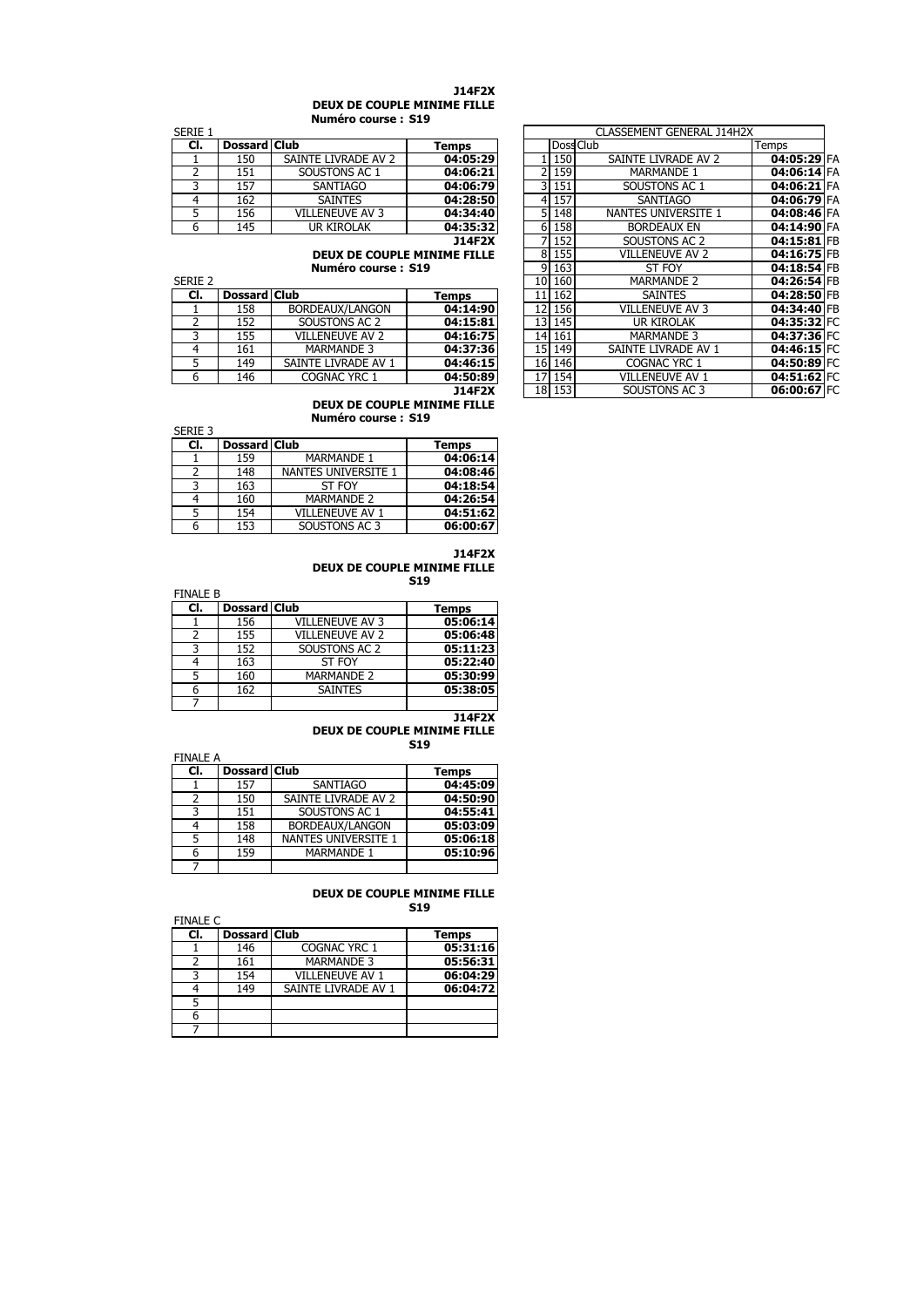#### **FJ14 8X+ FEMME MINIME HUIT DE COUPLE Numéro course : S20**

|     | SERIE 1             |               |              |
|-----|---------------------|---------------|--------------|
| CI. | <b>Dossard Club</b> |               | <b>Temps</b> |
|     | 165                 | LIBOURNE CN 1 | 03:42:89     |
|     | 166                 | ORIO          | 04:01:57     |
| ว   |                     |               |              |
|     |                     |               |              |
|     |                     |               |              |
|     |                     |               |              |
|     |                     |               |              |
| 8   |                     |               |              |

**FJ14 8X+ FEMME MINIME HUIT DE COUPLE** 

**S20**

| <b>FINALE A</b> |                     |               |              |
|-----------------|---------------------|---------------|--------------|
| CI.             | <b>Dossard Club</b> |               | <b>Temps</b> |
|                 | 165                 | LIBOURNE CN 1 | 04:20:99     |
|                 | 166                 | ORIO          | 04:41:78     |
|                 |                     |               |              |
|                 |                     |               |              |
|                 |                     |               |              |
|                 |                     |               |              |
|                 |                     |               |              |

**J14H2X DEUX DE COUPLE HOMME MINIME Numéro course : S21**

| SERIE 1 |     |              |                    |          |  | CLASSEMENT GENERAL J14H1X |       |                     |       |
|---------|-----|--------------|--------------------|----------|--|---------------------------|-------|---------------------|-------|
|         | CI. | Dossard Club |                    | Temps    |  |                           |       | Doss Club           | Temps |
|         |     | 178          | <b>MARANS AV 1</b> | 04:22:08 |  |                           | 189   | <b>SAINTES</b>      | 03    |
|         |     | 177          | LANGON SN 1        | 04:28:62 |  |                           | 181   | PEYREHORADE CCG 1   | 04    |
|         |     | 186          | ORIO 1             | 04:30:03 |  |                           | 183   | SANTIAGO1           | 04    |
|         |     | 192          | SANTIAGO           | 04:51:66 |  |                           | 191   | UR KIROLAK 2        | 04    |
|         |     | 170          | <b>UR KIROLAK</b>  | 05:20:66 |  |                           | 5 190 | <b>SAINTES</b>      | 04    |
|         |     |              |                    |          |  |                           | 6 182 | SAINTE LIVRADE AV 1 | 04    |

| JLNIL Z |              |                       |              |
|---------|--------------|-----------------------|--------------|
| CI.     | Dossard Club |                       | <b>Temps</b> |
|         | 191          | UR KIROLAK 2          | 04:13:74     |
|         | 190          | <b>SAINTES</b>        | 04:14:65     |
|         | 171          | <b>CASTILLON RC 1</b> | 04:25:67     |
|         | 187          | ORIO <sub>2</sub>     | 04:57:82     |
|         | 179          | <b>MARANS AV 2</b>    | 05:16:65     |
|         |              |                       |              |

### **J14H1X DEUX DE COUPLE HOMME MINIME Numéro course : S21**

SERIE 3 21 **Cl. Dossard Club Temps**<br>1 183 5ANTIAGO1 **04:08:81** 1 1 183 SANTIAGO1 **04:08:81**<br>2 175 LA REOLE AS 2 **04:40:05** LA REOLE AS 2 3 180 MARANS AV 3 **04:51:73** 188 ORIO 3 **04:53:83**<br>5 172 CASTILLON RC 2 **04:56:92** 172 CASTILLON RC 2 6

> **J14H1X DEUX DE COUPLE HOMME MINIME**

**Numéro course : S21**

| SERIE 4 |                     | INIHICI V LUUI JC I J41 |          |
|---------|---------------------|-------------------------|----------|
| CI.     | <b>Dossard Club</b> |                         | Temps    |
|         | 189                 | <b>SAINTES</b>          | 03:58:27 |
|         | 181                 | PEYREHORADE CCG 1       | 04:07:64 |
|         | 182                 | SAINTE LIVRADE AV 1     | 04:15:64 |
|         | 174                 | LA REOLE AS 1           | 04:57:84 |
|         |                     |                         |          |
|         |                     |                         |          |

| SERIE 1        |                     |                             |               |    |    |           | CLASSEMENT GENERAL J14H1X |               |  |
|----------------|---------------------|-----------------------------|---------------|----|----|-----------|---------------------------|---------------|--|
| CI.            | Dossard Club        |                             | Temps         |    |    | Doss Club |                           | Temps         |  |
|                | 178                 | <b>MARANS AV 1</b>          | 04:22:08      |    |    | 189       | <b>SAINTES</b>            | 03:58:27 FA   |  |
| 2              | 177                 | LANGON SN 1                 | 04:28:62      |    | 2  | 181       | PEYREHORADE CCG 1         | 04:07:64 FA   |  |
| 3              | 186                 | ORIO 1                      | 04:30:03      |    | 3  | 183       | SANTIAGO1                 | $04:08:81$ FA |  |
| 4              | 192                 | <b>SANTIAGO</b>             | 04:51:66      |    | 4  | 191       | UR KIROLAK 2              | 04:13:74 FA   |  |
| 5              | 170                 | ur Kirolak                  | 05:20:66      |    | 5  | 190       | <b>SAINTES</b>            | 04:14:65 FA   |  |
| 6              |                     |                             |               |    | 6  | 182       | SAINTE LIVRADE AV 1       | 04:15:64 FA   |  |
|                |                     |                             | <b>J14H1X</b> |    | 7  | 178       | MARANS AV 1               | 04:22:08 FA   |  |
|                |                     | DEUX DE COUPLE HOMME MINIME |               |    | 8  | 171       | <b>CASTILLON RC 1</b>     | 04:25:67 FB   |  |
|                |                     | Numéro course: S21          |               |    | 9  | 177       | LANGON SN 1               | 04:28:62 FB   |  |
| Serie 2        |                     |                             |               |    | 10 | 186       | ORIO 1                    | 04:30:03 FB   |  |
| CI.            | Dossard Club        |                             | Temps         |    | 11 | 175       | LA REOLE AS 2             | 04:40:05 FB   |  |
|                | 191                 | UR KIROLAK 2                | 04:13:74      |    | 12 | 192       | <b>SANTIAGO</b>           | 04:51:66 FB   |  |
| $\overline{2}$ | 190                 | <b>SAINTES</b>              | 04:14:65      |    | 13 | 180       | <b>MARANS AV 3</b>        | 04:51:73 FC   |  |
| 3              | 171                 | <b>CASTILLON RC 1</b>       | 04:25:67      |    | 14 | 188       | ORIO <sub>3</sub>         | 04:53:83 FC   |  |
| 4              | 187                 | ORIO <sub>2</sub>           | 04:57:82      |    | 15 | 172       | <b>CASTILLON RC 2</b>     | 04:56:92 FC   |  |
| 5              | 179                 | <b>MARANS AV 2</b>          | 05:16:65      |    | 16 | 187       | ORIO <sub>2</sub>         | 04:57:82 FC   |  |
| 6              |                     |                             |               |    | 17 | 174       | LA REOLE AS 1             | 04:57:84 FC   |  |
|                |                     |                             | <b>J14H1X</b> |    | 18 | 179       | <b>MARANS AV 2</b>        | 05:16:65 FC   |  |
|                |                     | DEUX DE COUPLE HOMME MINIME |               |    | 19 | 170       | <b>UR KIROLAK</b>         | 05:20:66      |  |
|                |                     | Numéro course: S21          |               |    | 20 |           |                           |               |  |
| SERIE 3        |                     |                             |               | 21 |    |           |                           |               |  |
| CI.            | <b>Dossard Club</b> |                             | <b>Temps</b>  |    | 22 |           |                           |               |  |
|                | 183                 | SANTIAGO1                   | 04:08:81      |    | 23 |           |                           |               |  |
| $\mathcal{P}$  | 175                 | A REOLE AS 2                | 04.40.05      |    | 74 |           |                           |               |  |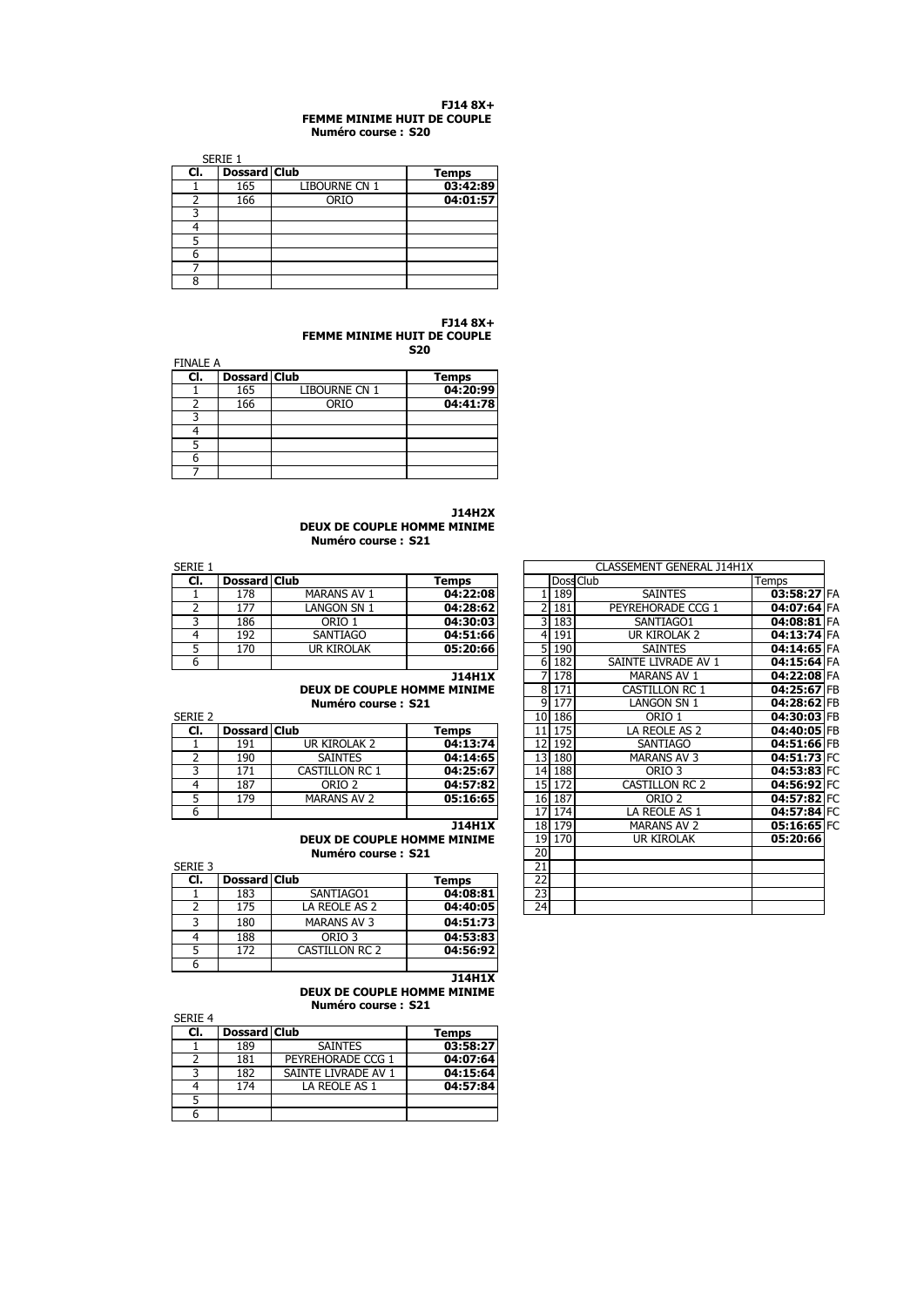#### **J14H2X DEUX DE COUPLE HOMME MINIME S21**

| <b>FINALE C</b> |              |                       | 34 L         |
|-----------------|--------------|-----------------------|--------------|
| CI.             | Dossard Club |                       | <b>Temps</b> |
|                 | 187          | ORIO <sub>2</sub>     | 05:47:27     |
|                 | 174          | LA REOLE AS 1         | 06:10:68     |
| ₹               | 188          | ORIO <sub>3</sub>     | 06:15:19     |
|                 | 180          | <b>MARANS AV 3</b>    | 06:21:30     |
| 5               | 172          | <b>CASTILLON RC 2</b> | 06:22:64     |
|                 | 179          | <b>MARANS AV 2</b>    | 07:21:08     |
|                 |              |                       |              |

# **J14H2X**

**DEUX DE COUPLE HOMME MINIME S21**

| <b>FINALE B</b> |                     |                       |              |
|-----------------|---------------------|-----------------------|--------------|
| CI.             | <b>Dossard Club</b> |                       | <b>Temps</b> |
|                 | 178                 | <b>MARANS AV 1</b>    | 05:31:29     |
|                 | 171                 | <b>CASTILLON RC 1</b> | 05:40:02     |
| 3               | 186                 | ORIO <sub>1</sub>     | 05:47:46     |
|                 | 192                 | <b>SANTIAGO</b>       | 05:50:01     |
|                 | 177                 | <b>LANGON SN 1</b>    | 05:58:85     |
| 6               | 175                 | LA REOLE AS 2         | 06:09:50     |
|                 |                     |                       |              |
|                 |                     |                       |              |

**J14H2X**

**DEUX DE COUPLE HOMME MINIME S21**

| FINALE A |                     |                     |          |  |  |  |
|----------|---------------------|---------------------|----------|--|--|--|
| CI.      | <b>Dossard Club</b> |                     | Temps    |  |  |  |
|          | 189                 | <b>SAINTES</b>      | 04:54:28 |  |  |  |
| 2        | 183                 | SANTIAGO1           | 05:02:60 |  |  |  |
| 3        | 191                 | UR KIROLAK 2        | 05:04:60 |  |  |  |
|          | 181                 | PEYREHORADE CCG 1   | 05:05:73 |  |  |  |
| 5        | 182                 | SAINTE LIVRADE AV 1 | 05:15:70 |  |  |  |
| 6        | 190                 | <b>SAINTES</b>      | 05:19:10 |  |  |  |
|          |                     |                     |          |  |  |  |

# **J14H4X+**

**DEUX DE COUPLE MINIME FILLE Numéro course : S19**

| SERIE 1 |                     |                     |          |  |       | CLASSEMENT GENERAL J14H4X+ |       |
|---------|---------------------|---------------------|----------|--|-------|----------------------------|-------|
| CI.     | <b>Dossard Club</b> |                     | Temps    |  |       | Doss Club                  | Temps |
|         | 205                 | <b>BORDEAUX EN1</b> | 03:34:61 |  | 205   | <b>BORDEAUX EN1</b>        | 03    |
|         | 206                 | <b>BORDEAUX EN2</b> | 03:55:57 |  | 203   | SOUSTONS AC 1              | 03    |
|         | 195                 | COGNAC YRC 1        | 03:59:62 |  | 204   | <b>SANTIAGO</b>            | 03    |
|         | 201                 | NANTES UNIVERSITE 2 | 04:04:25 |  | 208   | ORIO 1                     | 03    |
|         | 211                 | <b>SAINTES</b>      | 04:14:35 |  | 209   | ORIO <sub>2</sub>          | 03    |
|         |                     |                     |          |  | 6.210 | ΜΔΡΜΔΝΠΕ                   | nз    |

| <b>SLINIL</b> 2 |                     |                     |          |    | 1011931 | LUUINAL INCI        | <u>UJ.JJ.UZII L</u> |  |
|-----------------|---------------------|---------------------|----------|----|---------|---------------------|---------------------|--|
| CI.             | <b>Dossard Club</b> |                     | Temps    |    | 202     | SAINTE LIVRADE AV 1 | 04:01:05 FB         |  |
|                 | 204                 | SANTIAGO            | 03:50:87 |    | 12 201  | NANTES UNIVERSITE 2 | 04:04:25 FB         |  |
|                 | 210                 | <b>MARMANDE</b>     | 03:52:34 |    | 13 198  | LIBOURNE CN 3       | 04:10:46 FC         |  |
|                 | 196                 | LIBOURNE CN 1       | 03:56:21 |    | 14 211  | <b>SAINTES</b>      | 04:14:35 FC         |  |
|                 | 207                 | <b>BORDEAUX EN3</b> | 04:25:86 |    | 15 207  | <b>BORDEAUX EN3</b> | 04:25:86 FC         |  |
|                 | 200                 | NANTES UNIVERSITE 1 | 04:35:97 |    | 16 200  | NANTES UNIVERSITE 1 | 04:35:97 FC         |  |
| b               |                     |                     |          |    |         |                     |                     |  |
|                 |                     |                     | J14H4X+  | 18 |         |                     |                     |  |

**DEUX DE COUPLE MINIME FILLE Numéro course : S19**

| <b>INUITELO COULSE : 317</b> |  |
|------------------------------|--|
|                              |  |

|         |              | NUMERO COURSE , 919  |          |
|---------|--------------|----------------------|----------|
| SERIE 3 |              |                      |          |
| CI.     | Dossard Club |                      | Temps    |
|         | 203          | SOUSTONS AC 1        | 03:42:81 |
|         | 208          | ORIO 1               | 03:51:10 |
| ς       | 209          | ORIO <sub>2</sub>    | 03:51:57 |
| 4       | 197          | <b>LIBOURNE CN 2</b> | 03:58:49 |
| 5       | 202          | SAINTE LIVRADE AV 1  | 04:01:05 |
| ь       | 198          | <b>LIBOURNE CN 3</b> | 04:10:46 |
|         |              |                      |          |

| SERIE 1 |                     |                                    |              | CLASSEMENT GENERAL J14H4X+ |          |                     |               |
|---------|---------------------|------------------------------------|--------------|----------------------------|----------|---------------------|---------------|
| CI.     | <b>Dossard Club</b> |                                    | Temps        |                            |          | Doss Club           | Temps         |
|         | 205                 | <b>BORDEAUX EN1</b>                | 03:34:61     |                            | 205      | <b>BORDEAUX EN1</b> | 03:34:61 FA   |
| 2       | 206                 | <b>BORDEAUX EN2</b>                | 03:55:57     |                            | 203      | SOUSTONS AC 1       | 03:42:81 FA   |
| 3       | 195                 | COGNAC YRC 1                       | 03:59:62     |                            | 204<br>3 | <b>SANTIAGO</b>     | 03:50:87 FA   |
| 4       | 201                 | NANTES UNIVERSITE 2                | 04:04:25     |                            | 208<br>4 | ORIO 1              | 03:51:10 FA   |
| 5       | 211                 | <b>SAINTES</b>                     | 04:14:35     |                            | 209<br>5 | ORIO <sub>2</sub>   | 03:51:57 FA   |
| 6       |                     |                                    |              | 6                          | 210      | <b>MARMANDE</b>     | 03:52:34 FA   |
|         |                     |                                    | J14H4X+      |                            | 206      | <b>BORDEAUX EN2</b> | 03:55:57 FB   |
|         |                     | <b>DEUX DE COUPLE MINIME FILLE</b> |              |                            | 8<br>196 | LIBOURNE CN 1       | 03:56:21 FB   |
|         |                     | Numéro course: S19                 |              | ٩                          | 197      | LIBOURNE CN 2       | 03:58:49 FB   |
| Serie 2 |                     |                                    |              | 10                         | 195      | COGNAC YRC 1        | 03:59:62 FB   |
| CI.     | <b>Dossard Club</b> |                                    | <b>Temps</b> | 11                         | 202      | SAINTE LIVRADE AV 1 | 04:01:05 FB   |
|         | 204                 | <b>SANTIAGO</b>                    | 03:50:87     | 12                         | 201      | NANTES UNIVERSITE 2 | 04:04:25 FB   |
| 2       | 210                 | <b>MARMANDE</b>                    | 03:52:34     | 13                         | 198      | LIBOURNE CN 3       | $04:10:46$ FC |
| 3       | 196                 | LIBOURNE CN 1                      | 03:56:21     | 14                         | 211      | <b>SAINTES</b>      | 04:14:35 FC   |
| 4       | 207                 | <b>BORDEAUX EN3</b>                | 04:25:86     | 15                         | 207      | <b>BORDEAUX EN3</b> | 04:25:86 FC   |
| 5.      | 200                 | NANTES UNIVERSITE 1                | 04:35:97     | 16                         | 200      | NANTES UNIVERSITE 1 | 04:35:97 FC   |
| 6       |                     |                                    |              | 17                         |          |                     |               |
|         |                     |                                    | 114H4X+      | 18                         |          |                     |               |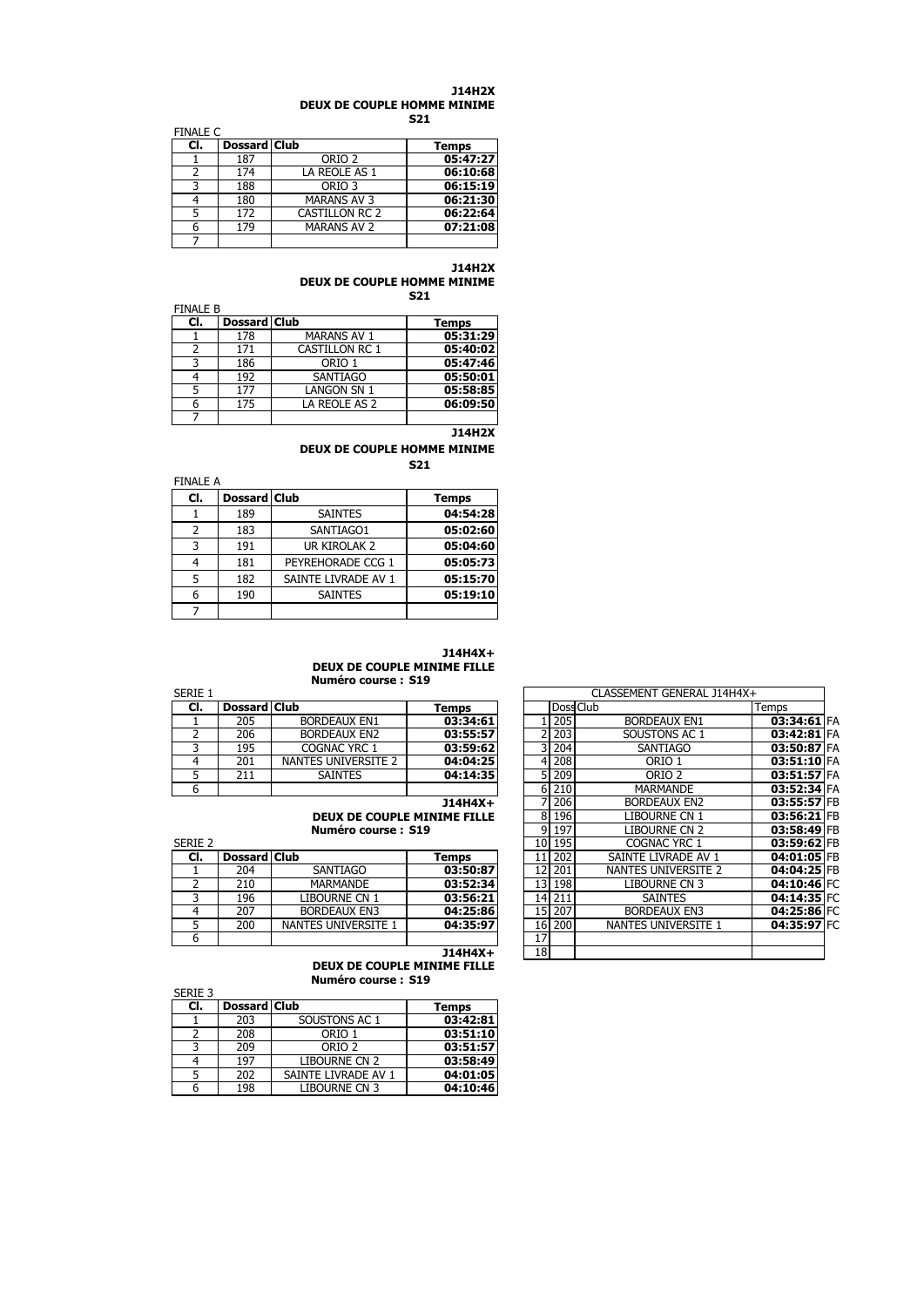# **J14H4X+**

**S19**

| <b>FINALE C</b> |                     |                            |          |
|-----------------|---------------------|----------------------------|----------|
| CI.             | <b>Dossard Club</b> |                            | Temps    |
|                 | 198                 | <b>LIBOURNE CN 3</b>       |          |
|                 | 207                 | <b>BORDEAUX EN3</b>        | 05:21:69 |
|                 | 211                 | <b>SAINTES</b>             | 05:33:92 |
|                 | 200                 | <b>NANTES UNIVERSITE 1</b> | 05:47:93 |
|                 |                     |                            |          |
| 6               |                     |                            |          |
|                 |                     |                            |          |

# **J14H4X**

**S19**

| <b>FINALE B</b> |                     |                      |          |
|-----------------|---------------------|----------------------|----------|
| CI.             | <b>Dossard Club</b> |                      | Temps    |
|                 | 197                 | <b>LIBOURNE CN 2</b> | 04:34:23 |
| 2               | 196                 | LIBOURNE CN 1        | 04:38:11 |
| 3               | 195                 | COGNAC YRC 1         | 04:45:66 |
| 4               | 202                 | SAINTE LIVRADE AV 1  | 04:49:42 |
|                 | 206                 | <b>BORDEAUX EN2</b>  | 04:55:77 |
| 6               | 201                 | NANTES UNIVERSITE 2  | 06:07:54 |
|                 |                     |                      |          |

**J14H4X**

# **S19**

| <b>FINALE A</b> |                     |                     |              |
|-----------------|---------------------|---------------------|--------------|
| CI.             | <b>Dossard Club</b> |                     | <b>Temps</b> |
|                 | 205                 | <b>BORDEAUX EN1</b> |              |
|                 | 203                 | SOUSTONS AC 1       | 04:13:55     |
| ٦               | 208                 | ORIO 1              | 04:23:37     |
|                 | 210                 | <b>MARMANDE</b>     | 04:27:46     |
| 5               | 209                 | ORIO <sub>2</sub>   | 04:30:60     |
| 6               | 204                 | <b>SANTIAGO</b>     | 04:47:77     |
|                 |                     |                     |              |

# **HV4+ ET 2X**

# **RAMEURS VETERANS QUATRE BARRE ET DEUX DE COUPLE Numéro course : S24 ET S25**

**Cl. Dossard Club Temps**<br>1 220 **ARCACHON AV 1 03:28:31** 1 220 ARCACHON AV 1<br>2 221 ARKOTE 2 221 ARKOTE **03:28:81** 3 224 ARKOTE2 **03:47:00** 4 222 SAINTES 1 **03:50:56** 5 216 EN BORDEAUX **03:53:62** LIBOURNE 7 8 SERIE 1

#### **HV4+ ET 2X RAMEURS VETERANS QUATRE BARRE ET DEUX DE COUPLE S24 ET S25**

FINALE A

| CI. | <b>Dossard Club</b> |                      | <b>Temps</b> |
|-----|---------------------|----------------------|--------------|
|     | 220                 | <b>ARCACHON AV 1</b> | 04:02:73     |
|     | 221                 | <b>ARKOTE</b>        | 04:03:16     |
|     | 224                 | ARKOTE2              | 04:25:84     |
|     | 216                 | EN BORDEAUX          | 04:32:94     |
|     | 222                 | <b>SAINTES 1</b>     | 04:37:31     |
|     | 223                 | <b>LIBOURNE</b>      | 04:43:27     |
|     |                     |                      |              |